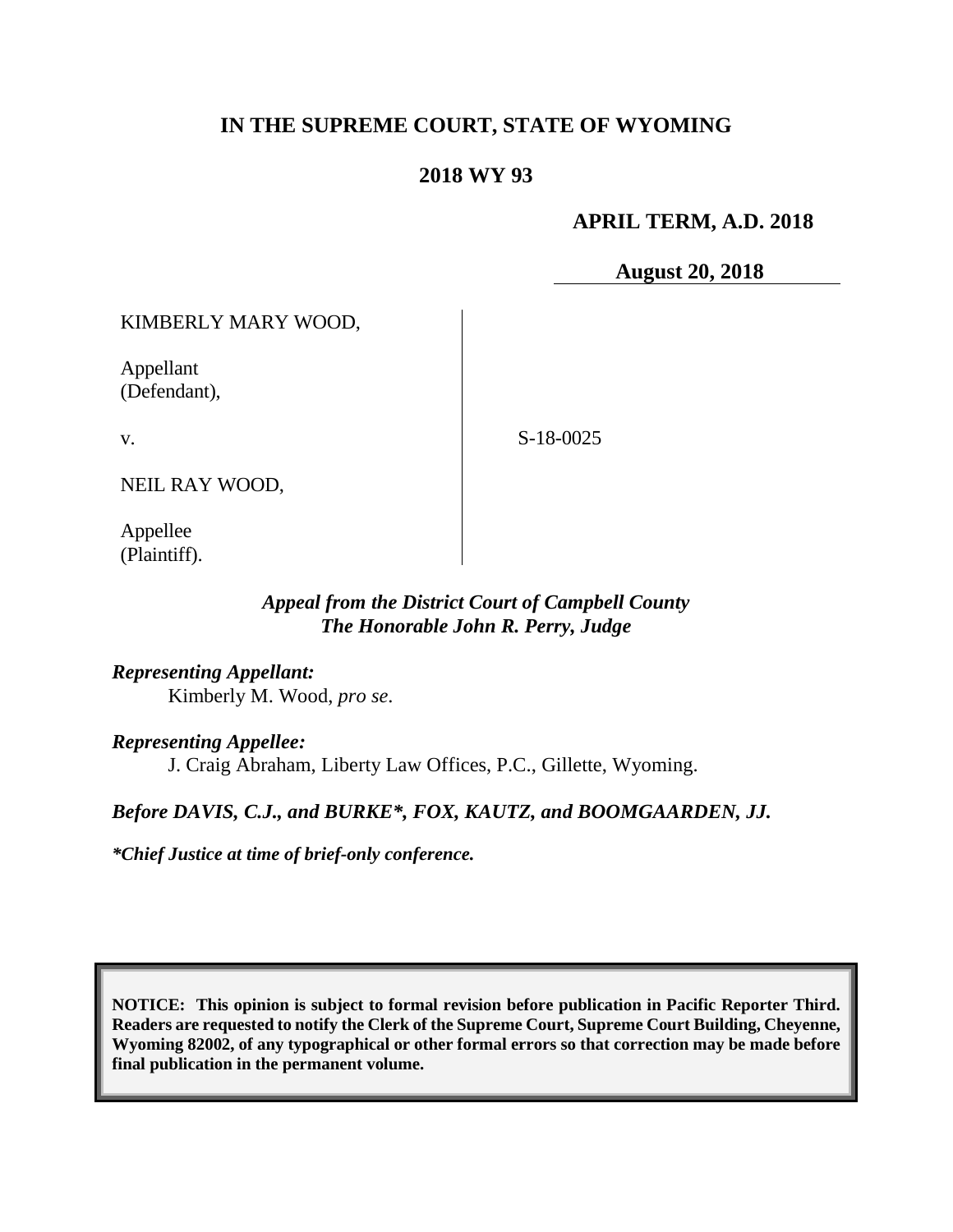## **FOX, Justice.**

[¶1] Kimberly Mary Wood (Mother) moved the district court for an ex parte order granting her emergency custody of her two children. The district court denied her motion and she appeals. We conclude that the district court's order denying Mother's motion is not an appealable order and dismiss her appeal.

#### *ISSUES*

[¶2] We adopt Father's issues, rephrased as:

1. Is the order from which Mother appeals an appealable order?

2. Is Father entitled to sanctions because there is no reasonable cause for Mother's appeal?

## *FACTS*

[¶3] Mother and Neil Ray Wood (Father) divorced in 2014. The district court awarded Father custody of the two children: NSW, born in 2003, and ERW, born in 2006. In November 2017, Mother filed a "Motion for Ex-Parte for Emergency Custody" [sic]. Mother alleged that NSW had been expelled from school, Father had abandoned NSW by sending him to live with his paternal grandmother, and Father was alienating the children from her. On these grounds, she asked for "emergency custody" of NSW and ERW. Mother never served the motion on Father or his counsel. The district court denied the motion in a two-sentence order, which Mother now appeals.

# *DISCUSSION*

[¶4] Mother alleges that the district court did not follow Wyoming law or consider the best interests of the children "when making [its] decisions throughout these proceedings," and that the order was either clearly erroneous or contrary to the great weight of the evidence. She requests this Court grant her a modification of custody, visitation, and child support. Father contends that the order is not an appealable order and requests this Court dismiss the appeal, sanction Mother, and order her to reimburse him for fees and costs incurred to defend the appeal.

#### *I. Is the order from which Mother appeals an appealable order?*

[¶5] We first examine the threshold question of whether we have jurisdiction to consider Mother's appeal. "Whether a court has jurisdiction is a question of law to be reviewed *de novo*." *Hamilton v. Hamilton*, 2010 WY 35, ¶ 5, 228 P.3d 51, 52 (Wyo. 2010) (quoting *SEG v. GDK*, 2007 WY 203, ¶ 4, 173 P.3d 395, 395 (Wyo. 2007)). We may review an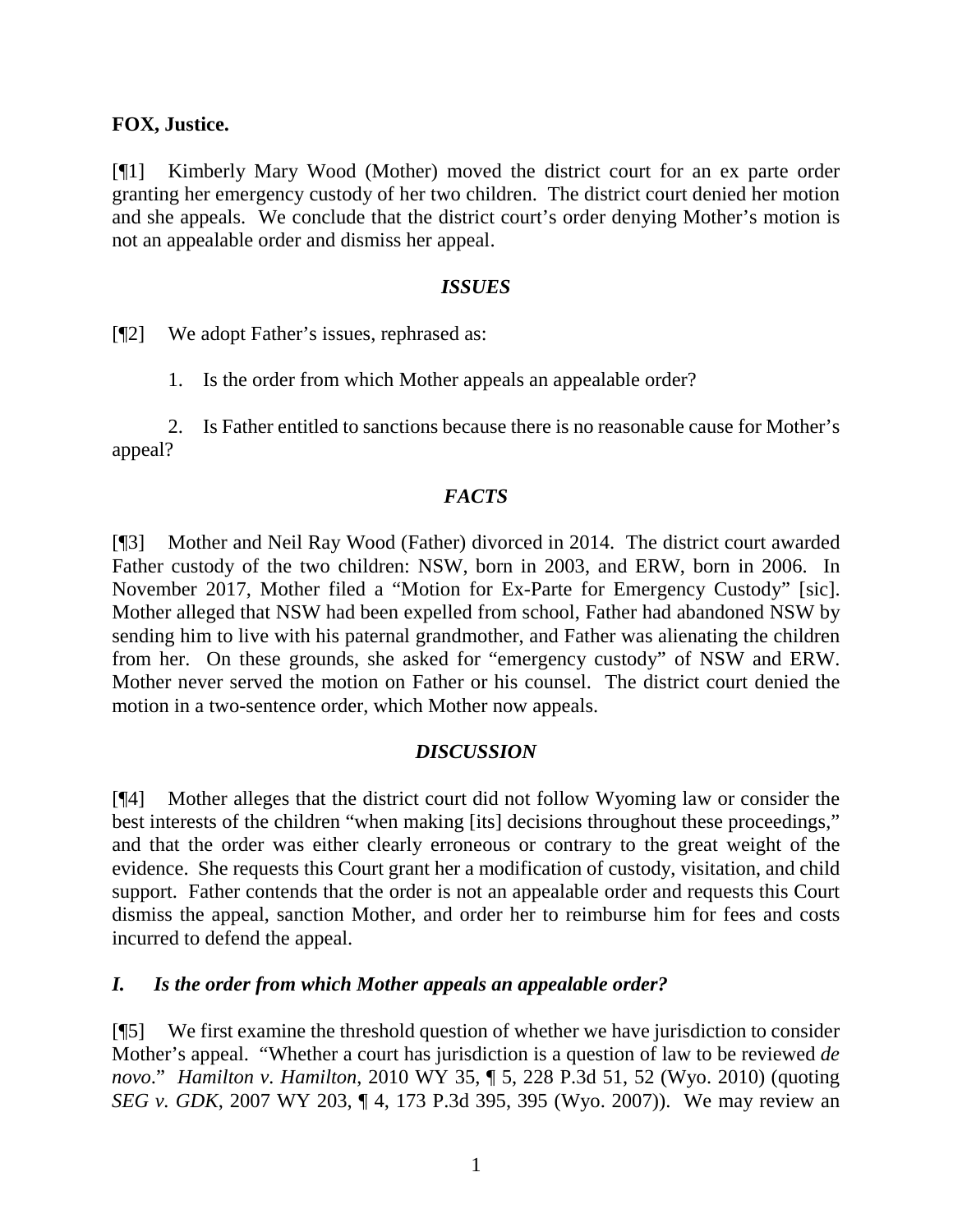order from a district court only if it is "appealable." W.R.A.P. 1.04(a); *Hamilton*, ¶ 5, 228 P.3d at 51. An appealable order is "an order affecting a substantial right in an action, when such order, in effect, determines the action and prevents a judgment." W.R.A.P. 1.05(a). We have held that an appealable order under Rule 1.05(a) has "three necessary characteristics[:] It must affect a substantial right, determine the merits of the controversy, and resolve all outstanding issues." *Waldron v. Waldron*, 2015 WY 64, ¶ 14, 349 P.3d 974, 977 (Wyo. 2015) (citations omitted); *see also Womack v. Swan*, 2018 WY 27, ¶ 19 n.4, 413 P.3d 127, 136 n.4 (Wyo. 2018) ("[A] judgment or order which determines the merits of the controversy and leaves nothing for future consideration is final and appealable, and it is not appealable unless it does those things." (citations omitted)).

[¶6] A temporary custody order is not appealable because it leaves any final custody determination open for future consideration. *See*, *e.g.*, *Book v. Book*, 59 Wyo. 423, 141 P.2d 546, 548 (1943). A temporary custody order—which may be entered under Wyo. Stat. Ann. § 20-2-112(b) or under the district court's inherent equitable powers—is "intended to survive only 'during the pendency of the action.'" *Womack*, 2018 WY 27, ¶ 14, 413 P.3d at 134 (citing Wyo. Stat. Ann. § 20-2-112(b)). Because of its limited duration, a temporary custody order cannot resolve all outstanding issues.

[¶7] A district court resolves all outstanding issues of a requested custody modification only under the authority of Wyo. Stat. Ann. § 20-2-204(c) (LexisNexis 2017), which sets out the requirements for a district court to reconsider a settled custody determination. Although Mother, on appeal, asks for custody modification, she did not make that request in the district court. The motion from which Mother appeals can be interpreted only as seeking temporary custody modification. It was not made pursuant to Wyo. Stat. Ann. § 20-2-204(c), but plainly requested only an "ex parte" order granting "emergency" relief, as evidenced by the motion's title ("Motion for Ex-Parte for Emergency Custody" [sic]). In the body of the motion, Mother specifically moved the district court "to grant me emergency custody" of the children. Mother did not serve the motion on Father or his counsel, in accordance with her request that the district court enter the order ex parte—a procedure reserved for temporary relief in extraordinary circumstances. Without notice to the other party, "a trial court may . . . [only] enter an order *temporarily* modifying custody of a child." *Weissman v. Weissman*, 102 So.3d 718, 721 (Fla. Dist. Ct. App. 2012) (citations omitted) (emphasis added). "[S]uch an order requires an emergency situation, such as where a child is threatened with physical harm or is about to be improperly removed from the state." *Id.* In contrast, a petition under § 20-2-204(c) must be served to the nonmoving party in accordance with the Wyoming Rules of Civil Procedure. Wyo. Stat. Ann. § 20-2-203(d) (LexisNexis 2017); *see also* U.S. Const. amend. XIV, § 1.

[¶8] The district court's order correctly disposed of only the limited action sought by Mother in her motion: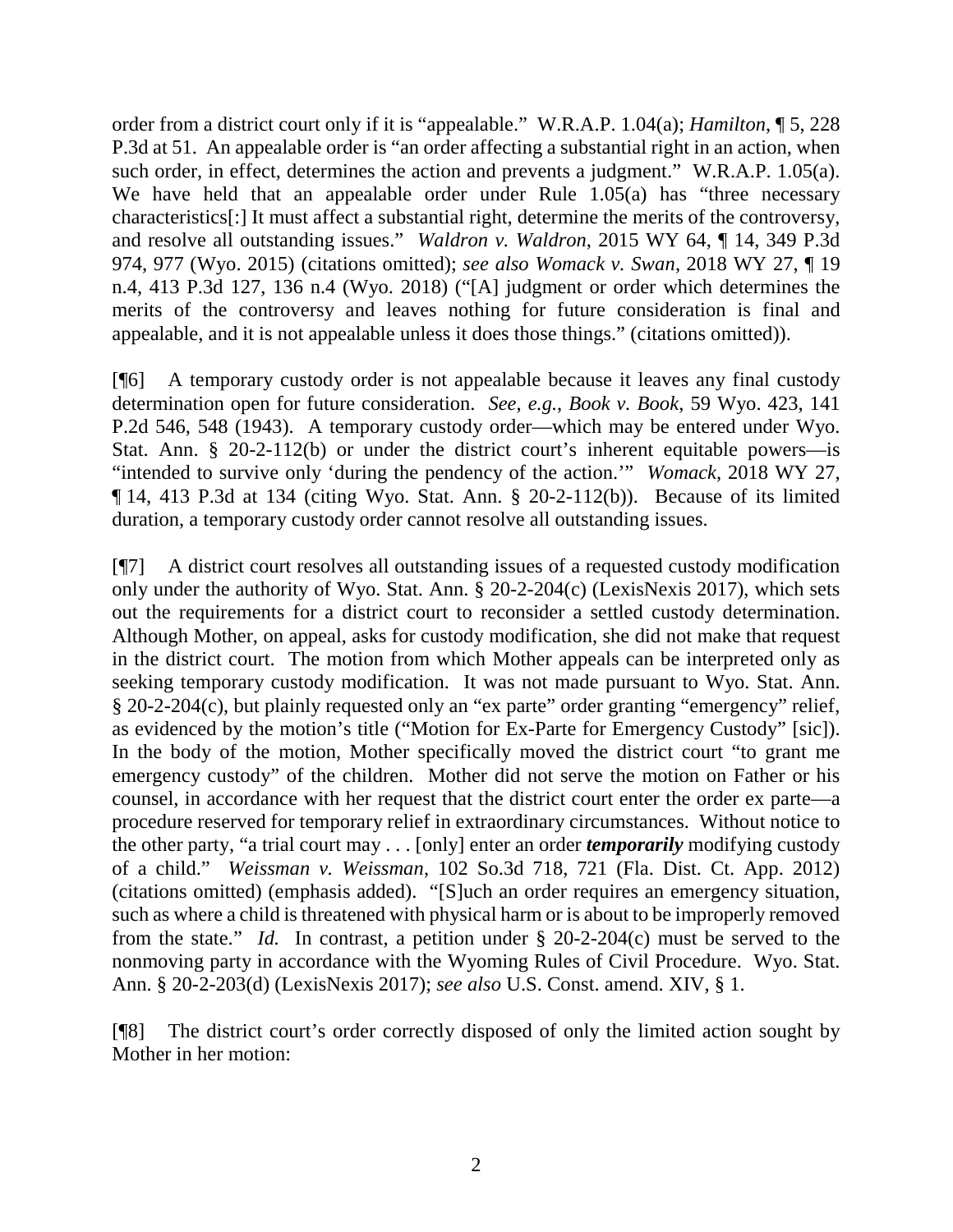This matter has come before the court upon [Mother's] Motion for Emergency Ex Parte Order, filed November 17, 2017. Having reviewed the motion, the governing law, and the course of proceedings, the court finds that the motion should be, and hereby is, denied.

The order, which did nothing more than deny the motion, could not determine anything beyond what the motion requested: temporary relief. Because the order resolved only the issue of temporary custody, it is not appealable. Lacking jurisdiction, we dismiss Mother's appeal. W.R.A.P. 1.04(c).

# *II. Is Father entitled to sanctions because there is no reasonable cause for Mother's appeal?*

[¶9] "If the court certifies, whether in the opinion or upon motion, there was no reasonable cause for the appeal, a reasonable amount for attorneys' fees and damages to the appellee shall be fixed by the appellate court and taxed as part of the costs in the case." W.R.A.P. 10.05(b). "In addition to sanctioning an appellant when there is no reasonable cause for appeal, we award sanctions when the appellant's brief 'lacks cogent argument, there is an absence of pertinent legal authority to support the issues, or there is a failure to adequately cite to the record.'" *Golden v. Guion*, 2016 WY 54, ¶ 32, 375 P.3d 719, 727 (Wyo. 2016) (citations omitted). Finally, a "failure to comply with any other rule of appellate procedure . . . is ground only for such action as the appellate court deems appropriate, including but not limited to: . . . assessment of costs; monetary sanctions; [and] award of attorney fees . . . ." W.R.A.P. 1.03(a).

[¶10] We find that Father is entitled to recover his reasonable attorney fees and costs of responding to this appeal. Even if the order were appealable, Mother's arguments, to the extent they could be considered cogent, are not on point. Mother asks this Court to "remand the current custody order," "award primary physical custody" of the children to her, set forth a reasonable visitation schedule, and "[i]nstruct the District Court to calculate child support consistent with the new custody arrangement." She either seeks our untimely review of the 2014 divorce decree's provisions for custody, visitation, and child support; or she is asking this Court to review a custody modification decision that she never requested, and was therefore never decided by the district court. Neither is even arguably reviewable on appeal.

[¶11] Even though "[t]he litigant acting pro se is entitled to 'a certain leniency' from the more stringent standards accorded formal pleadings drafted by lawyers; . . . the administration of justice requires reasonable adherence to procedural rules and requirements of the court." *Osborn v. Painter*, 909 P.2d 960, 965 (Wyo. 1996) (citing *Osborn v. Emporium Videos*, 848 P.2d 237, 240 (Wyo. 1993)). Mother's opening brief failed to comply with W.R.A.P 7.01, as it did not contain a table of contents, with page